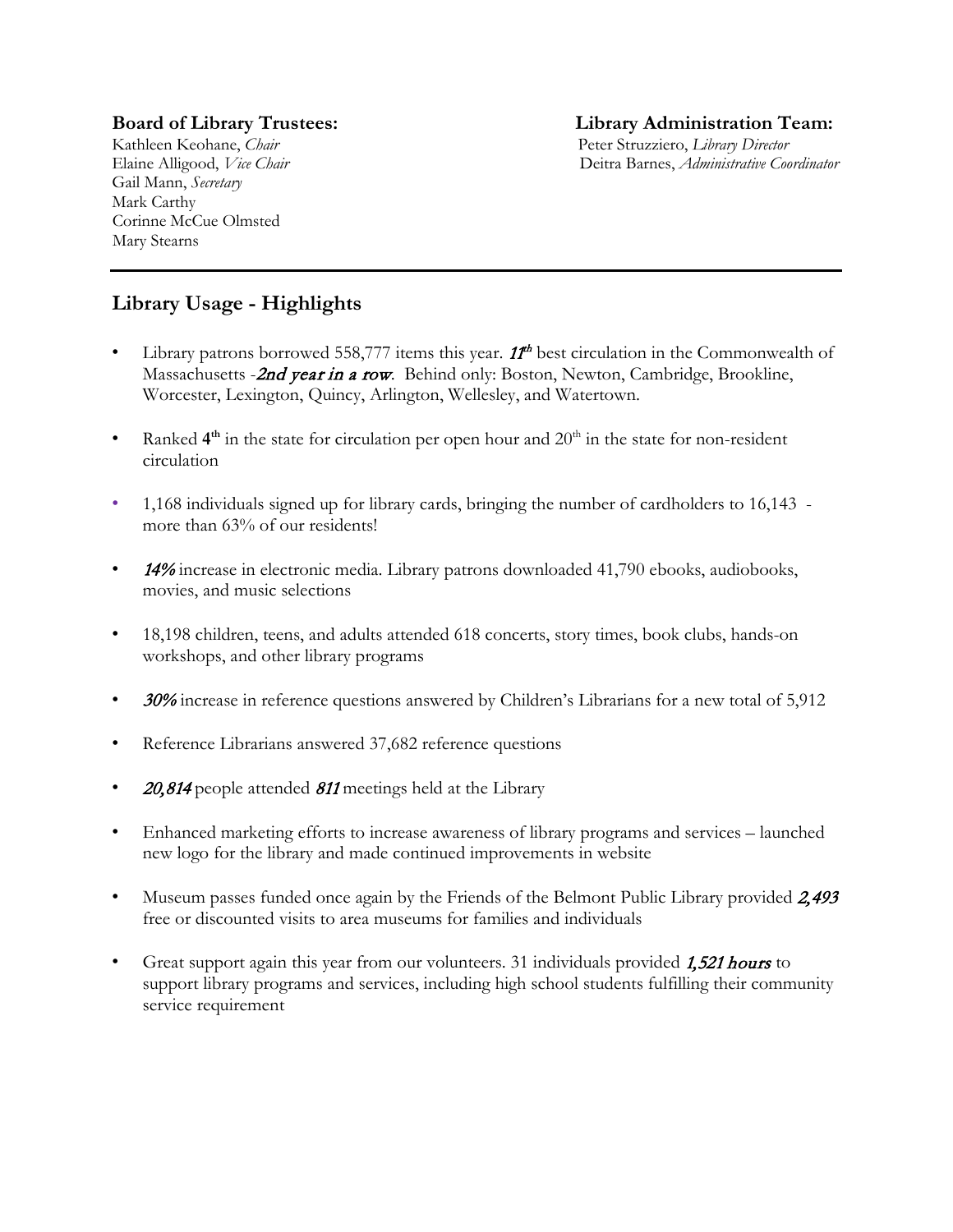#### **Staffing**

This year was marked by several key staff transitions in our Children's, Reference, and Young Adult departments.

We welcomed Rachel Moir as our new Young Adult Librarian. Moir worked previously at the Ann Arbor Public Library as a Public Library Associate in IT, and at the Worcester Public Library as their teen librarian.

Chris Tremblay also joined our Reference Department. Chris worked at the Abbot Public Library in Marblehead for over 7 years, working his way up from part-time Library Assistant to Adult Services Librarian. He is known for his dedication to customer service.

Our former Coordinator of Children's Services Liz Fraser moved out of state, and long-time Children's Librarian Deborah Borsuk was promoted to be the new Coordinator. Deborah has been a part of the Belmont Library's staff for nine years, both as a former Young Adult Librarian and the Children's Librarian.

Rachel Overbeck, a recent library school graduate, was hired to fill the Children's Librarian role which Deborah left behind. Rachel is originally from Nebraska and previously worked as an intern for the Coolidge Corner Branch of the Brookline Public Library and in the Brookline Public Schools. Additional funding also allowed the Children's Room to add 4 hours to an existing part-time Children's Librarian position.

The Library also added new part time staff to the Circulation and Reference Department to replace others who have moved on.

# **Adult Services**

## **Expanding Digital Services**

In line with national trends, usage of ebooks and e-audiobooks continued to grow. Downloads of ebooks and audiobooks through Overdrive, a catalog shared by the entire Minuteman Library Network, grew 12% from 29,907 checkouts in 2016 to 33,579 in 2017. The increase was fueled, in part, by the introduction of the new "Libby" app, which makes downloading books to smartphones and other devices much easier than in the past.

Downloads from Hoopla, an additional database for checking out ebooks, audiobooks, movies, music, comics, TV shows, and videos, increased 31%, from 6,545 to 8603 in 2017. Unlike most of our database subscriptions, Hoopla charges per download rather than setting a fixed subscription fee per year. As usage grows, so does our price. To keep our Hoopla affordable and still provide services to the largest number of patrons possible, we have reduced the number of check-outs per month per cardholder from 6 to 5. Since we signed on with Hoopla, 1,192 Belmont patrons have used it to download materials, including 421 new users in 2017.

Usage of databases continued to be strong, particularly for Consumer Reports (12,495 page views last year alone), business and investment databases (Morningstar Investment Research Center and the Wall Street Journal), and genealogy (Ancestry Library Edition and Heritage Quest).

The Lynda.com database, which offers hundreds of video courses on topics from LinkedIn to web design to marketing and branding, proved especially popular. Usage grew by 40% in the second year of our subscription, with 3,476 videos viewed in 2016 and 4,885 videos viewed in 2017.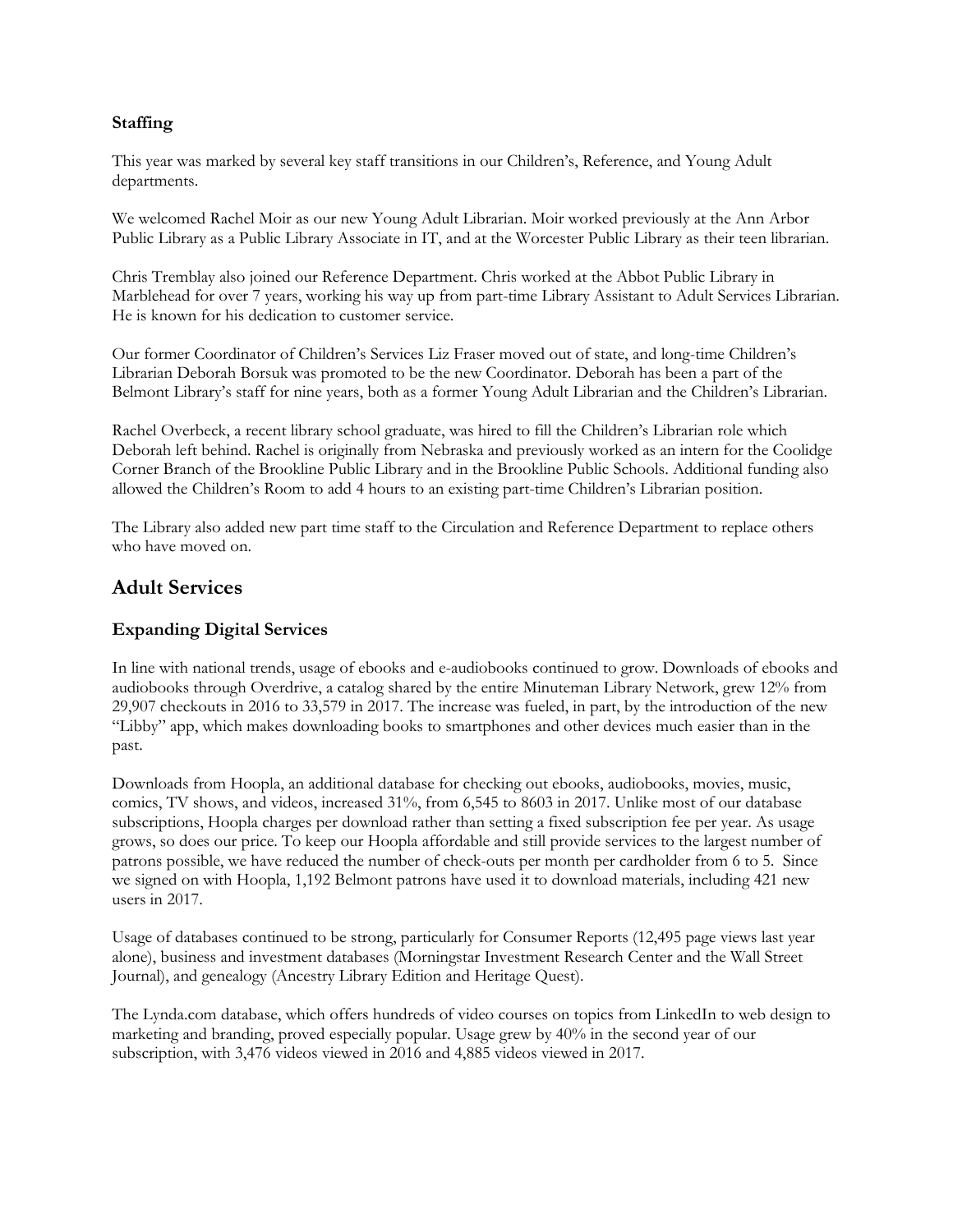Following up on patron's strong interest in investment research, the Library signed up on November to a 6 month trial of Weiss Financial Ratings. Patrons will be surveyed to determine which of the financial databases they like the best and would like the Library to retain (Morningstar, ValueLine, and Weiss). These resources differ in coverage, buy and sell recommendations, and how interactive and customizable they are.

## **Additional Rokus & Introducing Kindle Fire Tablets**

The number of Rokus, streaming video devices featuring library Netflix subscriptions, doubled from four to eight. Even with this increase, the Rokus are constantly circulating.

In December the Friends of the Library provided funding to purchase six Kindle Fire HD 10" tablets. These circulate with a variety of cookbooks chosen for their popularity and local appeal. For added interest, a number of podcasts have been included on the tablets, ranging from book to food to general interest.

#### **Technology Related Instruction**

Over the course of the year, reference librarians offered several workshops to introduce patrons to our databases and offer insight into how best to use them. Reference librarian Nancy McColm offered a workshop at the Beech Street Center in collaboration with the Council on Aging, providing an overview of the investment databases mentioned above. At the library, she presented an overview of the online genealogy resources available through the library website (Ancestry.com, HeritageQuest, and American Ancestors), focusing on search tips and types of genealogical records found in each. To follow up, genealogist Richard Reid was invited to present a workshop on "The Newest Irish Research Records."

Usage of electronic resources was also encouraged with two "pop-up" library events where patrons could enjoy hot cocoa and cookies while watching a one-on-one demonstration of a resource. In January, McColm set up a laptop in the lobby and explained how to take video courses on Lynda.com. In May, she showed patrons how to read magazines online, using the library's subscription to RBDigital magazines (formerly known as Zinio).

After two pilot sessions in the spring, 3D printing workshops led by 3D printing expert John Walsh, became a monthly program in the fall. More than 50 library patrons of all ages were introduced to the history and design basics of 3D printing, then had the option of having one of their creations printed out after the class. Going forward, we will continue with these monthly sessions with the plan to move printing in-house once the library acquires its own 3D printer in 2018.

Also continuing with a mainstay of our technology program, the 30-minute One-on-One Tech Help sessions for patrons needing assistance with new devices and library e-resources. Increasingly, with more tech-savvy staffers available, appointments usually are not necessary, and patrons are able to get walk-in help.

## **Self-Service Circulation Kiosks**

Two Biblioteca selfCheck systems were added to the adult circulation department, simplifying the check-out process for library users. These units are live with Sierra, the integrated library system used by Minuteman. Patrons can check out, and renew items; view their account info, including currently checked out items, holds and account balances. It is also now possible to pay any fines by credit card using the Comprise Smart Terminal Secure Card Reader, which maintains PCI compliance for secure credit card transactions. In order to offer this capability, a third separate computer network was established within the library dedicated to the Comprise Terminals in children's and adult services.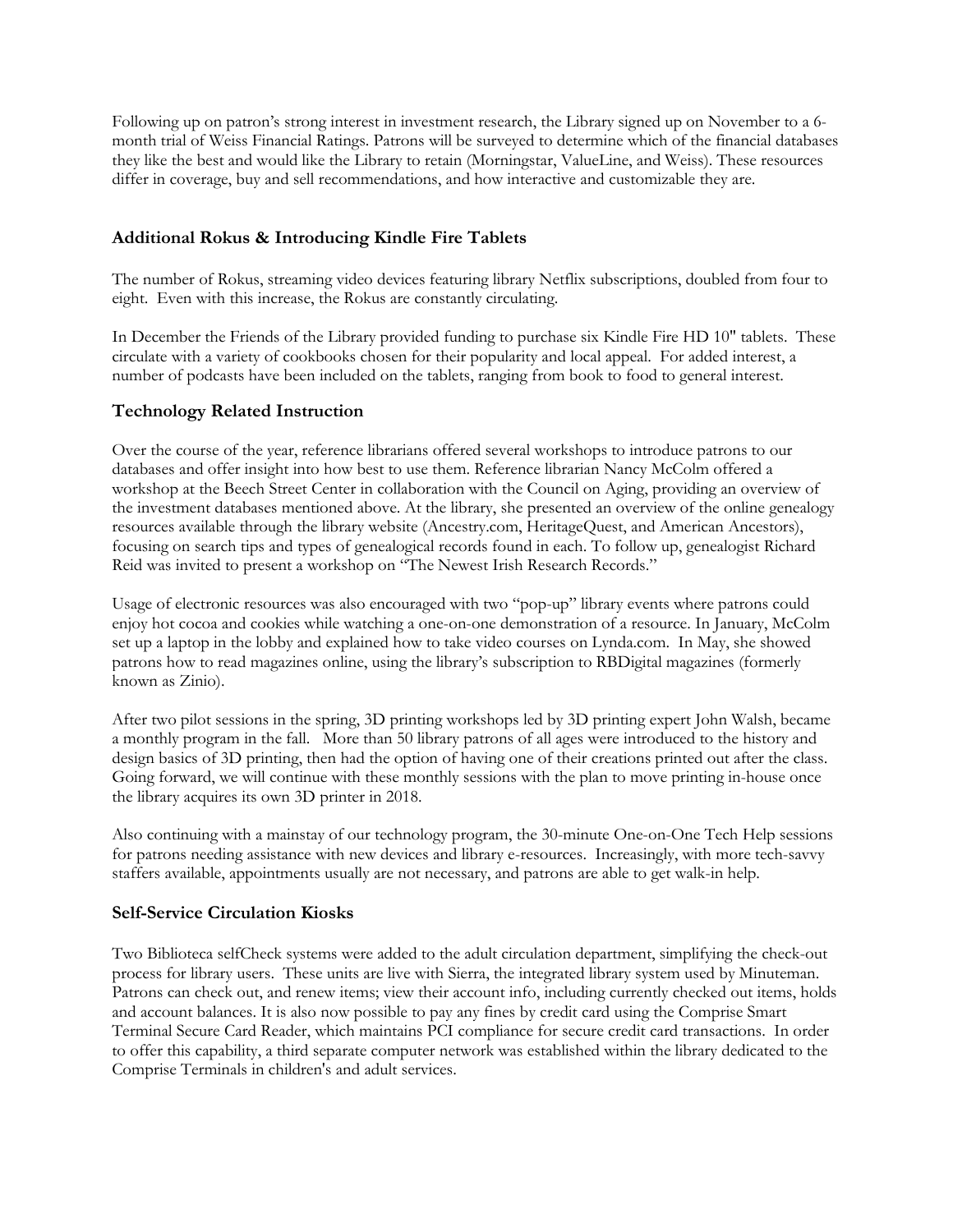#### **New Technology from the Reference Room Renovation:**

In the reference room, public internet stations were upgraded to cat6 wiring, capable of handling higher speeds than the cat5e cabling present in the rest of the library. This is the current future-proof standard used in other town buildings, and although it was not possible to extend this capability to other public or staff machines, this improvement has been noted by patrons in increased internet speeds and reliability.

A more visibly noticeable change was the replacement of outdated 17" monitors with new Dell 24" screens.

One very popular new feature of the reference room is the Veloxity charging station, consisting of eight circulating power packs, capable of charging both android and lightening connected iPhones. These devices are individually charged at the central station, and are then able to portably charge patron devices, making this a welcomed convenience for patrons. Depending on battery capacity, phones can be fully charged within an hour of usage. These updates were all funded by the Friends of The Belmont Public Library.

Laptops that were used to accommodate computing needs during the renovation of the Reference room, continue to be available offering patrons the opportunity to choose a comfortable, more private work space within the library.

#### **Programs for Education and Entertainment**

The Library hosted a total 3,371 Belmontonians at 186 adult programs in 2017, a 170% increase over the previous year, and the topics addressed were more timely and exciting than ever.

One of the high points was an Eclipse Viewing Party on Aug. 21, attended by over 300 people. Belmont residents of all ages stood on the steps of the library and lined up along Concord Avenue to watch the partial solar eclipse, wearing eclipse glasses provided by the library. Eclipse glasses also were purchased and given out in advance of the event to people planning to watch the event safely on their own.

Another major event was the Night of the Living Library Halloween Party, which featured three library departments (Children's, Young Adult, and Adult) working together to provide activities for the whole family. The Reference Department maintained order at the cookie decorating table, Young Adult librarian Rachel Moir organized a Zombie Apocalypse escape room activity for teens, and the Children's Department provided a spooky story time and a variety of arts and crafts activities (see Children's and Young Adult reports).

This was just one event of a whole summer full of family programs organized collaboratively by the reference and children's department, featuring alternating programs of movies, games, and crafts every Thursday night.

Other notable programs included an April presentation on fake news, with Assistant Professor Laura Saunders and Lecturer Rachel Gans-Boriskin, both of Simmons, discussing the history of fake news and giving tips for evaluating the accuracy and impartiality of news sources and stories. Also in April, National Poetry Month was celebrated with a reading by seven Belmont poets, including Steph Burt and Wendy Drexler; a poetry nature walk; and discussions of the poems of Denise Levertov, Edna St. Vincent Millay, and Robert Frost.

The popular creative writing classes with published author and teacher Lynette Benton continued and were expanded to also include a class on persuasive writing and speaking. Participation in the class led some students who suffered from fear of presentations to gain enough confidence in their abilities to present their original writing publicly.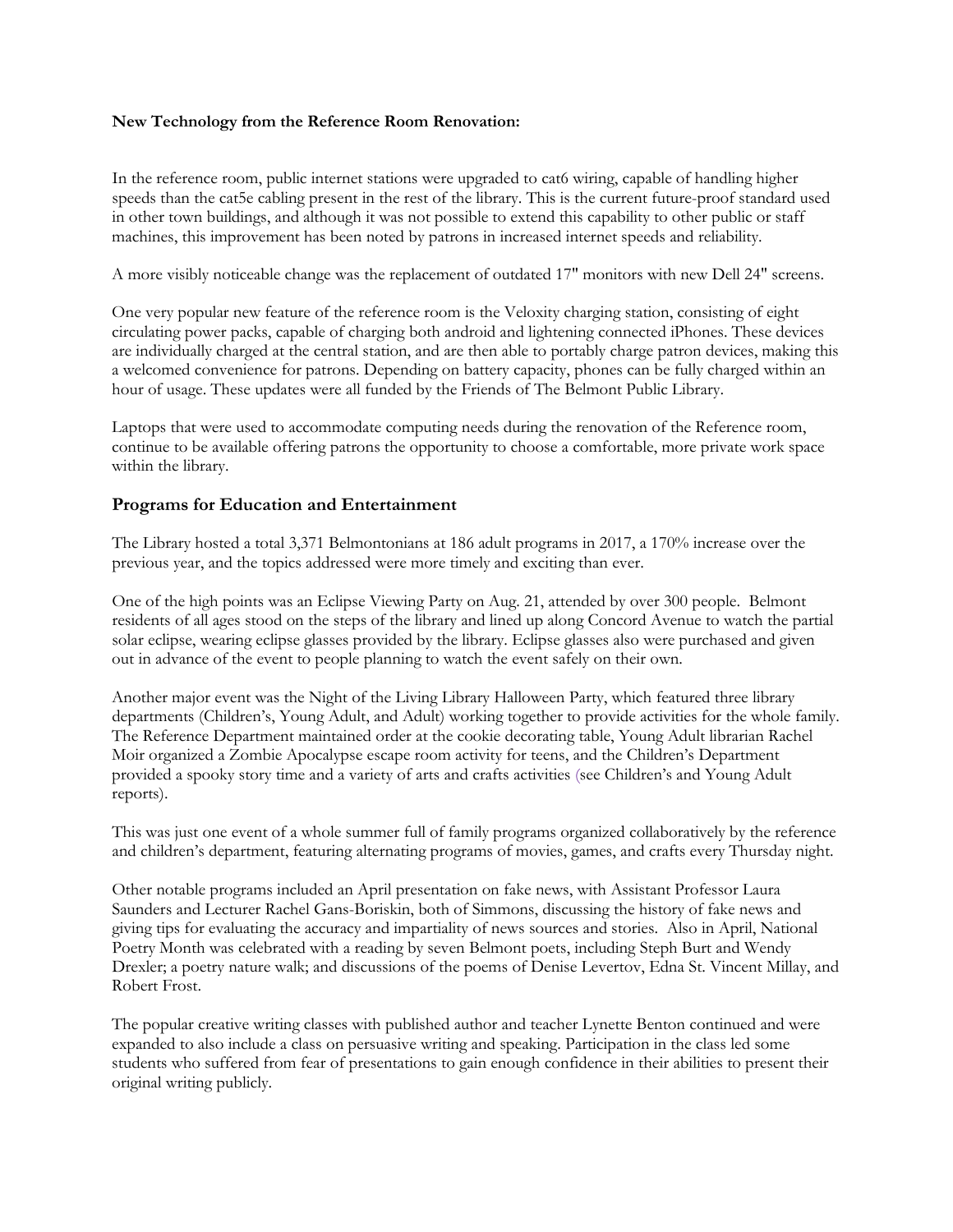The Library also completed another well-attended Friends Music Series season, featuring classical piano, folk, love songs from 1895 to 1960, and works of female singer/songwriters across several continents, presented by Women in World Jazz. Other ongoing programs included monthly Tai Chi classes, offered once a month on Saturday morning by Tai Chi coach and practitioner Aisling O'Shea, and occasional crafts/cooking programs with projects like making your own ice cream and making pysanky, Ukrainian decorated eggs. Two different programs on cyber security with tips for protecting yourself online were presented in the fall, and may signal the start of a series of "fireside chats" on technology issues presented by local experts.

#### **Book Discussion Groups and New Clubs**

The Library offered another successful year of the Books and Bites program. Belmont author Susan Rubin Suleiman spoke on her book *The Nemirovsky Question: The Life, Death, and Legacy of a Jewish Writer in Twentieth-Century France*. Author Virginia Pye spoke on her novel *Dreams of the Red Phoenix*. Author Jay Atkinson spoke on his book *Massacre on the Merrimack: Hannah Duston's Captivity and Revenge in Colonial America*. Belmont author Wendy Drexler spoke on her book of poems *Before There Was Before*. Author Laura Harrington spoke on her novel *A Catalog of Birds*.

One of the Books and Bites programs featured a talk by Reference Librarian Miriam MacNair on the life and work of poet Denise Levertov, focusing on *The Collected Poems of Denise Levertov* and on two biographies--*Denise Levertov: A Poet's Life*by Dana Greene and *A Poet's Revolution: The Life of Denise Levertov* by Donna Krolik Hollenberg.

The Library's two long-standing book discussion groups continued to inspire lively debate and thoughtful conversations. The bimonthly Belmont Book Group, led by Reference Librarian Nancy McColm, focused on current literary fiction; and the senior discussion group, led by reference librarian Miriam MacNair and cosponsored by the Library and the Council on Aging, read classics.

Two new clubs have come together, giving patrons the opportunity to explore different interests. While they are called "clubs," everyone is welcome to drop in and give them a try - no registration necessary. One of the clubs is called Dial M for Movies hosted by our Library Director Peter Struzziero - a self described film buff. Patrons have been attending two meetings per month since last fall, the first to view a film at the Library with popcorn and other snacks, the second to come back and discuss it.

The new Knitting Club meets weekly on Friday and is led by Belmont resident Jocelyn Milton, who offers informal instruction and a chance to get to know fellow crafters. Beginner and experienced knitters alike are invited to bring needles and yarn and join in the fun.

#### **Collaboration with Community Partners**

The library worked with community partners to respond to local and world events. In February the library collaborated with Belmont World Film, Beth El Temple Center, and the First Unitarian Church of Belmont to organize "A Community Responds: Three Films on the Global Refugee Crisis." Two films screened at the West Newton Cinema and one in the Library Assembly Room, highlighting the refugee experience in Iran, Syria, and Mexico, attracted a total of 350 people. Proceeds from ticket sales benefited two local refugee assistance non-profits. Belmont Against Racism, the Belmont Religious Council, the Human Rights Commission, and The Dorothy and Charles Mosesian center for the Arts also co-sponsored.

The library added a third conversation circle for new adult English language learners. In September, attendance at the Monday morning group was high enough to warrant splitting into two groups, one at a high beginner level and the other low intermediate. A Wednesday night group is also offered for those who work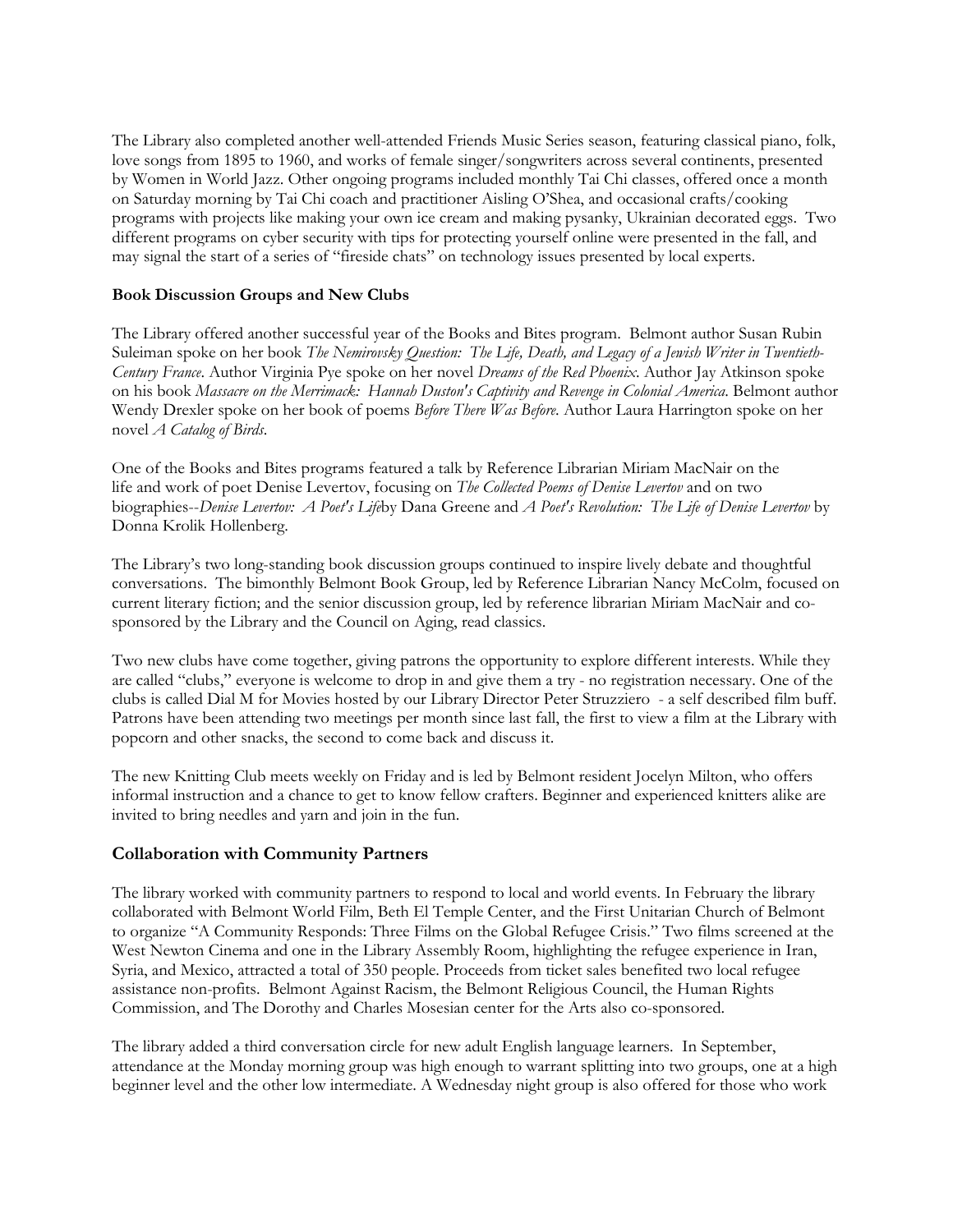during the day. Participants come from all over the globe, including Spain, Bulgaria, Syria, Russia, China, and Japan. The conversation groups are led by volunteers Moira Lucey, Maureen Trainor, and Natalie Stoller.

Following the success of a pizza lunch "Meet and Greet" for new and old neighbors last year, the Library partnered with the Belmont Public Schools and Belmont Against Racism to host an International Valentine's Day party in the library Assembly Room. The event was intended to welcome new families to Belmont and introduce them to Valentine's Day customs, practiced mostly in the US but also around the world. Children decorated valentines intended for their families, classmates, or selected groups of veterans, senior citizens, and immigrants. The Library, the Schools, and BAR hope to make this event an annual occurrence.

Library staff members also participated in a variety of Town events, including Town Day, Meet Belmont, and the Foundation for Belmont Education Spelling Bee. Throughout the summer, Community Services Librarian Mary Carter and other Library staff members set up a table at the Belmont Farmers Market, where shoppers could find out about upcoming library programs, check out a cookbook or bestseller, enter a contest, or chat with a librarian.

Belmont Veterans Agent Robert Upton acted as Master of Ceremonies at our 2nd annual Purple Heart Ceremony that saw over 80 attendees come to see the Library to honor veterans and family members. This ceremony will now take place each year on August 7<sup>th</sup>, the national day of recognition for Purple Heart recipients.

This year the library paired with a number of local organizations to offer an informative program on LGBT Homelessness in Boston. The program brought in 50 attendees and was co-sponsored by Belmont Against Racism, Belmont Gay-Straight Alliance Committee, Belmont Human Rights Commission, Boston Institute for Non-Profit Journalism, The First Church in Belmont, and the Stand Up Campaign.

The Community Service Club, a joint effort between the children's and young adult departments, continued in 2017, giving middle school students a chance to work on volunteer projects for the library.

## **Professional Development**

Library staff continued to update their skills and knowledge of trends in library science. Staff attended a variety of webinars and workshop. Staff attended workshops which covered topics including explaining new procedures for interlibrary loan through the regional Commonwealth Catalog; ways to analyze the strengths and weaknesses of the collection; media literacy and evaluating news and news sources; and reader's advisory, highlighting books to recommend to patrons including Carnegie Medal winners, mysteries, crime fiction, and reading group picks.

Other webinars offered training on how best to use electronic resources that we currently offer patrons (LexisNexis, Weiss Financial Ratings, Social Law Library databases), including the recently digitized collection of Belmont newspapers dating back to the 1890s. At a workshop called "Disabilities Essentials in Your Library," staff member Chris Tremblay learned about a caption and description editing tool (CADET) that is available now free, having been developed by the National Center for Accessible Media at WGBH through a grant from the Massachusetts Attorney General's Office. Chris can use CADET to add captions to any videos the Library might create, and also create audio tracks for the vision impaired.

Coordinator of Adult Services Emily Reardon and Community Services Librarian Mary Carter attended, respectively, an MLS conference on "Talking Social Justice in Massachusetts Libraries: Diversity to Equity" and the NELA Diversity Summit, both full-day conferences addressing diversity in hiring, workplace culture, programming, collection development, and more. Librarians also attended the Annual Conference of the New England Regional Genealogical Consortium (NERGC) and the annual Digital Commonwealth Conference, which included a session on "fake news" that inspired the program for Belmont patrons.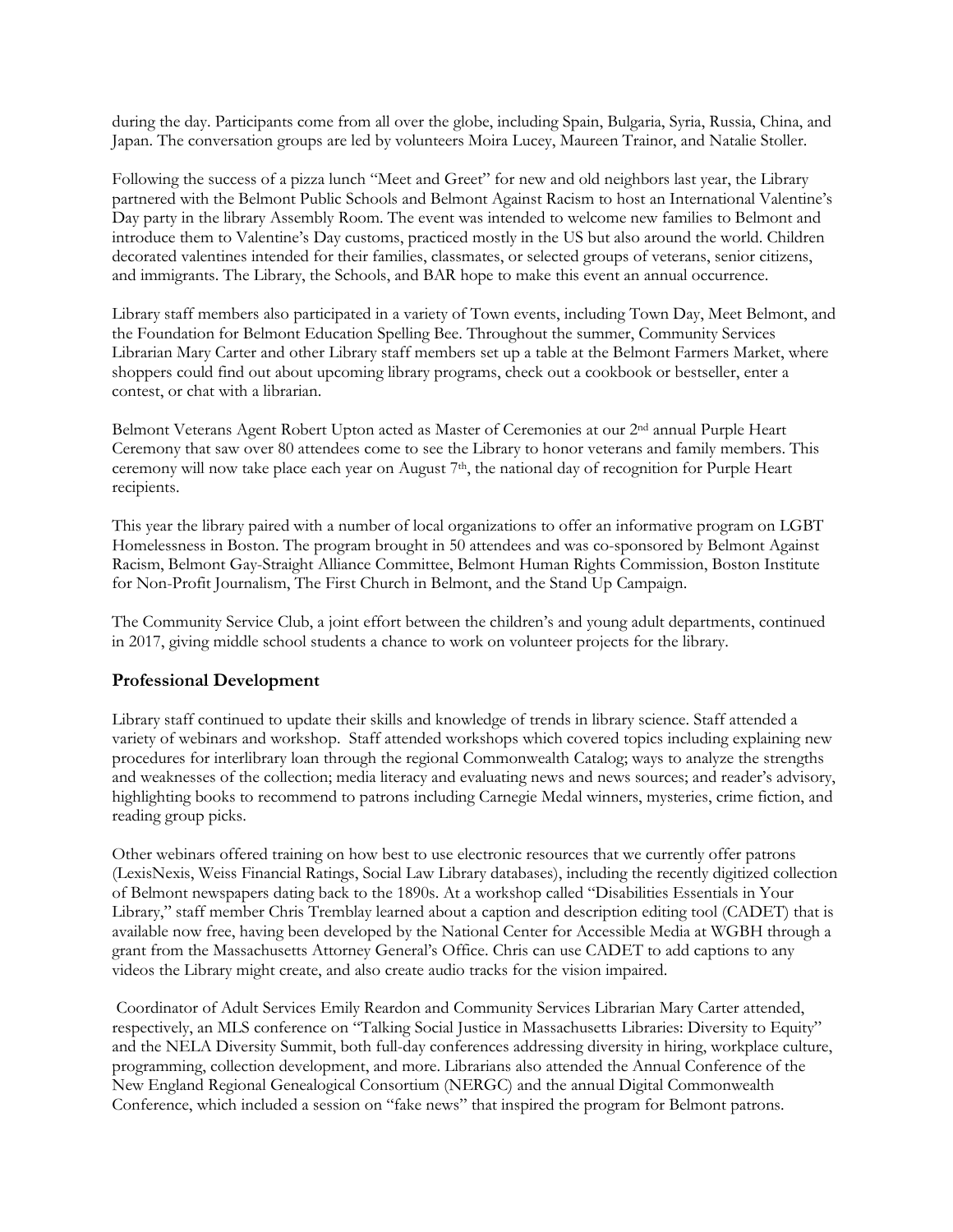Technology Librarian Ellen Girouard served first as vice-chair, then chair, of the MLN Key Users Interest Group, and other staff members attended Minuteman Library Network meetings for reference, young adult, and program planning.

Library Department Heads and Administration also participated in the Massachusetts Public Library Annual Conference, and Library Director Peter Struzziero represented Belmont at the American Library Association Conference in Chicago.

#### **Young Adults**

The attendance for teen programs held strong at 1,370 participants this year, despite having no teen librarian for four months during the middle of the year.

Our programs offered include a number of enrichment and support programs. The Homework and Hot Chocolate program provides middle schoolers with the space to do their homework at the library and then relax with snacks, games and crafts, has continued to have strong participation. Finals Snack and Study provides a similar space for older teens to hit the books in preparation for their exams. To help teens interested in pursuing higher education, the library invited back counselors from Collegewise of Newton to present a program on college admission essay writing.

Teens were also free to explore other interests at the library with a wide variety of entertaining programs with focuses outside the purview of scholarship. The library again offered a Babysitting Workshop to assist teens in learning the skills they need to be safe and effective entrepreneurs in taking care of children. The loyal Anime and Art Clubs both continued to meet at the library, bringing together teens with shared hobbies. Family Game Night provided intergenerational bonding opportunities for teens and their families. The library also held several successful teen parties, including those for Valentine's Day, Halloween, and the end of the Summer Reading program; the Henna Tattoo Party was especially well attended, bringing in 65 teens. As part of the library's Halloween party, the teens took part in the library's first Escape Room, which required the teens to work together to decipher a series of clues while racing against the clock. This program reached its max capacity of 40 attendees, with a wait list, and several teens have requested that the library put on similar programs in the future.

Even without a teen librarian to guide them through the Summer Reading Program, Belmont teens exhibited enthusiasm for it, with 95 teens signing up. Those teens were entered into a drawing for a pair of Red Sox tickets. 40 teens took part in our trivia contests and teens also completed 35 book reviews as part of the program. Scratch tickets made a return as a reward for participating teens, allowing those who reached their reading goals to win free coupons to Shake Shack and J.P. Licks, as well as various gift cards. The program culminated in an end of the year Summer Reading party.

## **STEM programming**

In 2017, Belmont Public Library maintained its commitment to successful STEM (Science, Technology, Engineering and Mathematics) programming. The library hosted two more seasons of its chapter of Girls Who Code, a national organization dedicated to providing girls with the skills and the confidence required to pursue future careers in technological fields. The club served 35 girls in grades six to twelve, providing them with a framework and mentorship in learning coding. Students in 2017 focused especially on Scratch, a visual programming language developed by MIT, and web development by way of HTML, CSS style sheets, and Javascript.

The library also offered several programs in the computer programming language of Python. Two sessions of a four-week long class, one for middle school students and one for high schoolers, gave Belmont young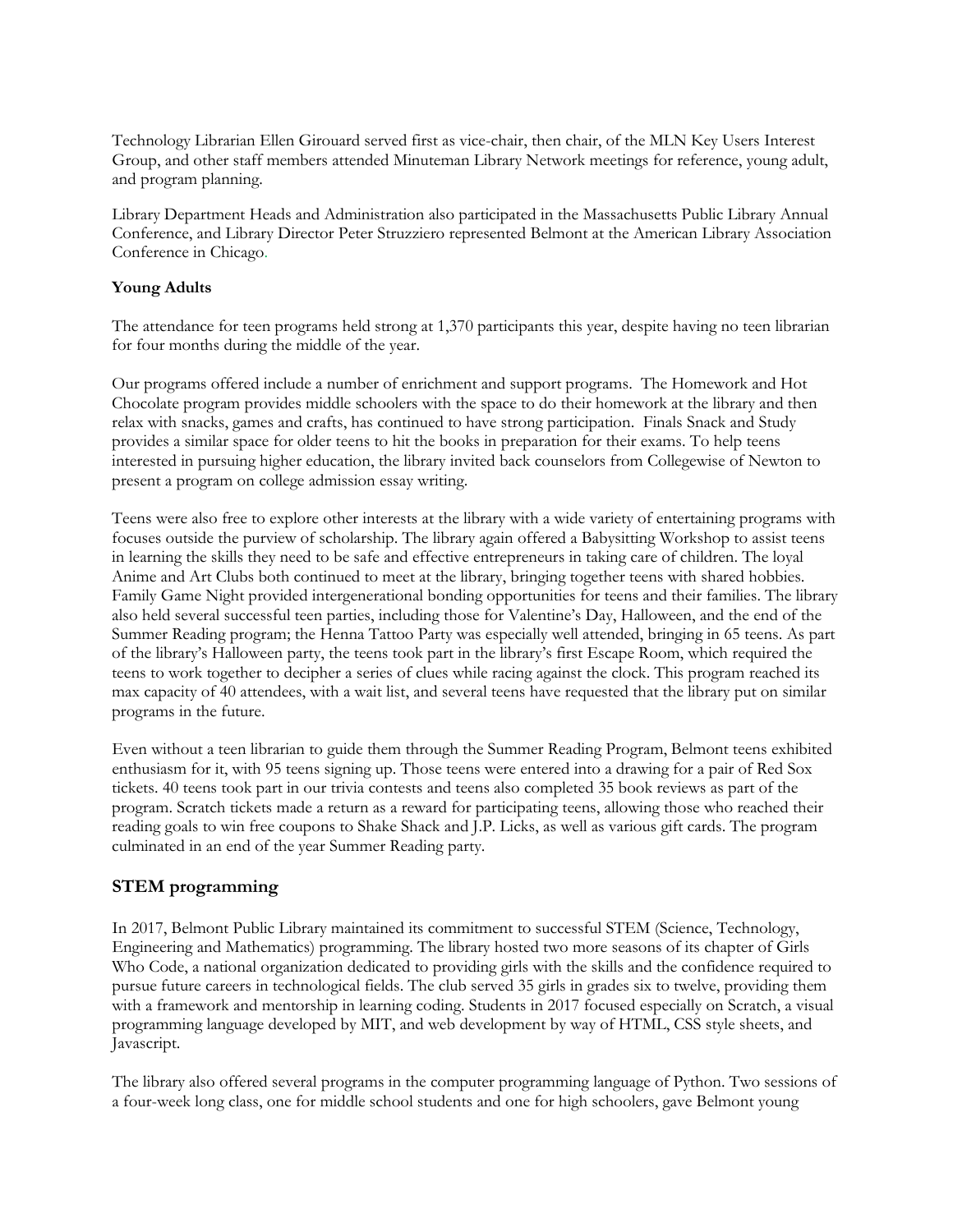adults the opportunity to dig into the concepts underpinning Python coding. Teacher Robyn Allen, a MIT grad with 15 years of experience mentoring engineering and coding students, guided students in a rigorous and rewarding curriculum. Students were also invited to join other intrepid coders at our three hour long Saturday Hackathon and Python Workshops, which challenged participants' problem solving capabilities as well as their coding prowess. Students were given instruction on certain coding principles and techniques, then given a specific problem to solve by coding a program to do the necessary tasks.

# **Other Teen Initiatives**

The Teen Advisory Board, or TAB, is now in it's third year, and has brought in many new members. The current membership, consisting of 14 teens, has jumped right back into helping shape teen library offerings after its brief hiatus. The board, which meet monthly, helped plan programs and worked on volunteer projects, including helping to gather information to assist in future rearrangements of the teen space.

The new teen librarian is working to revamp the structure of the volunteering program for teenagers and the new program will launch in the coming months. The focus will be for teens to help organize the Young Adult room on the main floor, and help to plan programs as part of the Teen Advisory Board.

The entirety of the young adult collection was weeded and expanded over the course of the year. The young adult kindles received a redesign to make the cases more appealing to young people. The readers advisory list available on the website was expanded, and the new books page of the teen site improved to better reflect new items added to the collection.

Additionally, our new Young Adult Librarian Rachel Moir attended the Teen Library Summit held yearly by Massachusetts Library System, where she learned from presentations on teen mental health, working with teens to create safe spaces with collaborative behavior policies, and teens and civic engagement. She is slated to also take part in a youth mental health first aid training certification in early 2018.

# **Jane Gray Dustan Children's Room**

In 2017, the Jane Gray Dustan Children's Room continued its successful programs and partnerships, and expanded community relationships. 324 library programs were able to reach 13,075 children and caregivers, and 5,912 reference questions were answered, a 30% increase from 2016.

## **Outreach**

The Children's Librarians held 31 off-site programs, reaching 1,023 children and caregivers. The librarians continued visiting four Belmont preschools (Waverley Square Daycare, Wonder School, Little Sprouts Belmont, and Adventures Preschool). They also participated in Belmont elementary school events, from Library Night at Butler Elementary School to International Walk to School Day at Wellington Elementary School. Children's Room staff was delighted to receive class visits from Butler Elementary second graders and Wellington Elementary third graders.

Over the summer, librarians continued their successful weekly storytimes at the Belmont Farmers' Market. They also returned to the second annual Literacy on the Lawn event held by the Belmont Woman's Club and presented STEAM stories and activities at a visit to the Belmont Summer Enrichment camp at Chenery Middle School.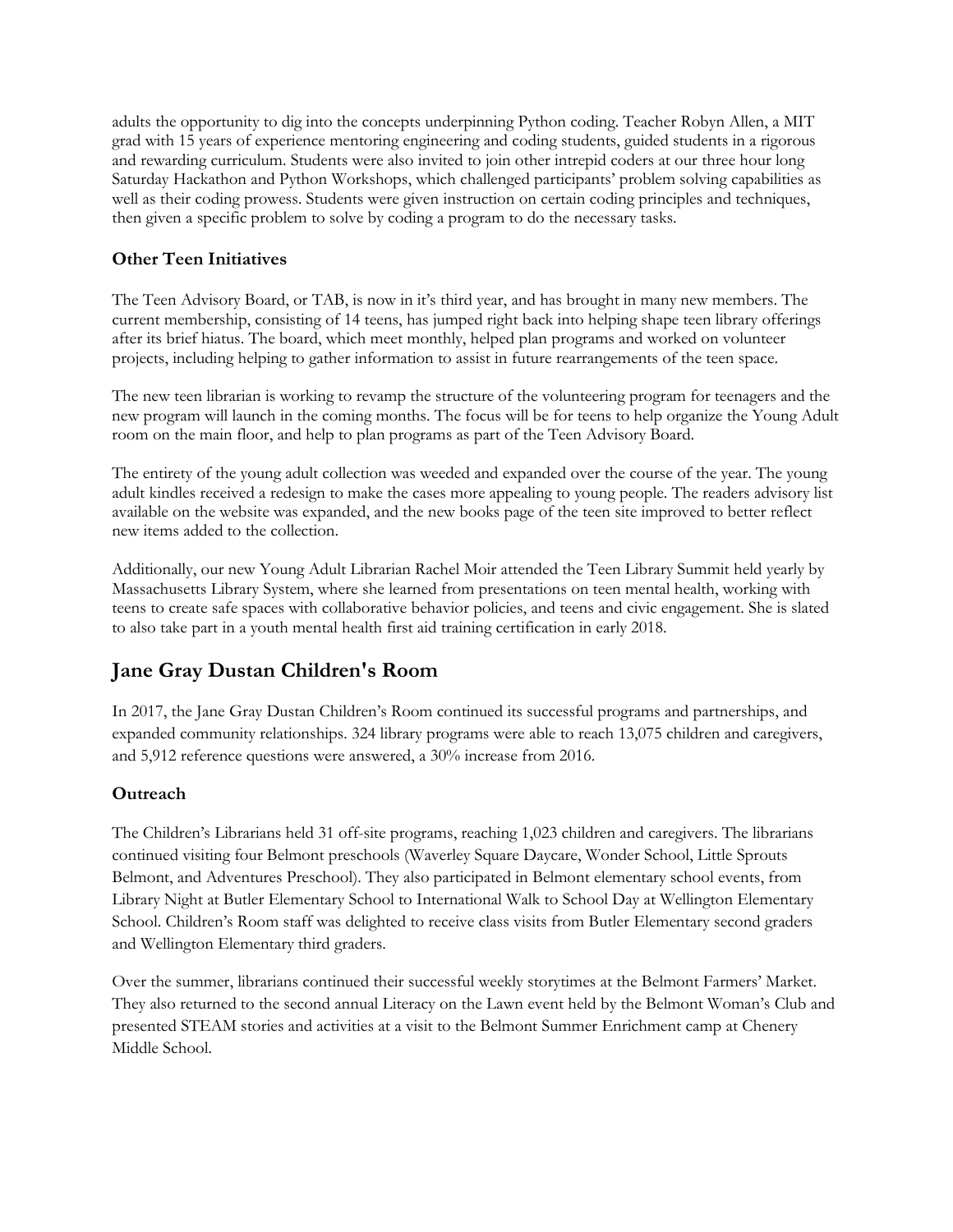#### **Summer Reading**

Nearly 700 children signed up for the 2017 summer reading program. The theme of the program was *Build a Better World*, and inspired a community service connection for the first time through a summer food drive to help the Belmont Food Pantry. A new math element was added to the program; each child who came to the Children's Room was encouraged to add a Lego block piece to a large container each time they visited. Over 100 children used estimation to guess how many visitors the Children's Room had over the summer based on the number of Legos in the container. The three children who had the closest guess won gift cards to local Belmont businesses. Children once again set their own reading goals for the summer and, when they reached their goal, chose a book as a prize. Pre-readers completed early literacy skill-building activities and also selected a book as a prize when they finished. The prizes were generously funded by the Friends of the Library.

Summer programming kicked off with a concert from children's rock star Vanessa Trien and ended with a wonderful collection of fairy tales performed by Sparky's Puppets. In the middle were a variety of activities, concerts, and performances including a reptile show from the Museum of Science, and magic shows from Awesome Robb and Jungle Jim. For the first time, staff added a new line-up of workshops for elementary aged children including Balloon Sculpting from magician Ed Popielarczyk, Creating a Calder inspired sculpture from the Pop-Up Art School, and Beginning Birding from Hands on Nature.

## **Programs for Parents**

This year the Children's Room expanded program offerings for parents of young children. The spring brought the library's second Early Childhood Information Fair, held at the Beech Street Center, which continued to be a success. Over 140 people were able to meet with directors and teachers from 18 preschools and day cares.

Through the library's continued participation in the Watertown/Belmont Coordinated Family and Community Engagement (CFCE) grant program, the library offered evening parenting workshops presented by speech and language pathologist Megan Olowinski, on topics including "Speech and Language Development" and "Getting Ready for Reading and Writing." In June, Sheryl White of Baby Kneads led three well attended workshops on infant massage, sign language, and mindfulness for children.

## **Serving Children from Birth to 5 Years Old**

The library continued its popular storytime offerings for ages zero to five and experienced a large rate of attendance once again.

The CFCE grant continues to provide weekly Literacy Playgroups at the Library, which grew in popularity throughout the year. Through the grant, an educator teaches sign language during our weekly librarian-led baby storytimes. The grant educators were also able to offer ten STEAM and Storytime(Science, Technology, Engineering, Art, and Mathematics) playgroups during the summer. The program was an extraordinary success, with a total summer attendance of 635 children and caregivers coming to craft, try simple experiments, sing, and play.

The Jane Gray Dustan Trust continues to fund a variety of programs for young children, including monthly infant-toddler sing-alongs with Matt Heaton, music and movement classes with Belmont resident Rubi Lichauco, and the Musical Storytime series by Powers Music School.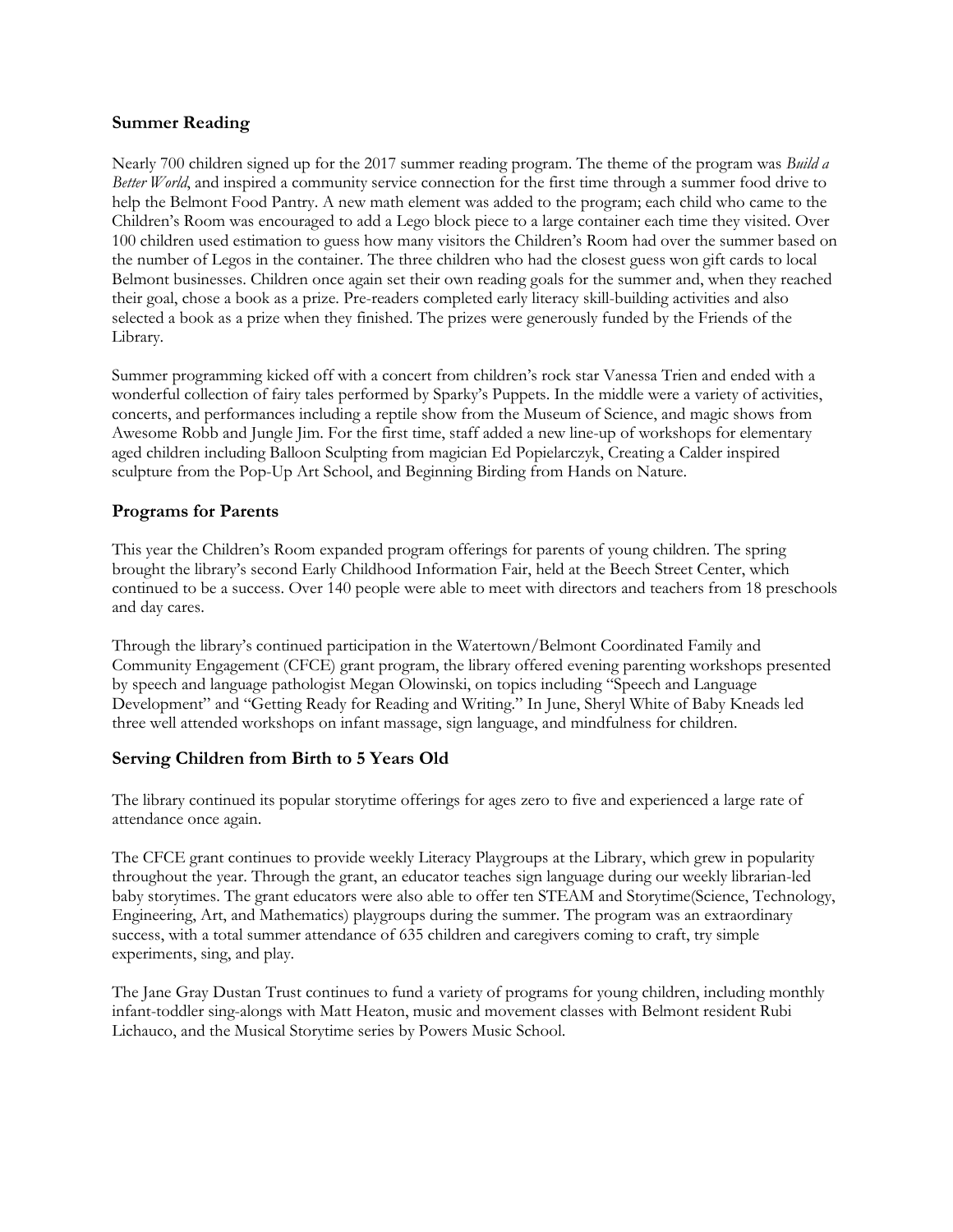#### **Serving School Age Children**

The Children's Room continued offering a variety of programming for school aged children including Yoga, fencing demonstrations from the Olympia Fencing Center, STEAM programs with the Duct Tape Network, and robotics with the library's Lego WeDo kits. Our monthly Parent-Child Book Club continued to be in high demand, and students from Chenery Middle School had a chance to earn community service credit from both the Community Service Club, run in partnership with the Young Adult Librarian, and the Book Buddies program. An early release program for grades K through 4 from Hands on Nature was highly attended, inspiring an effort to create more early release programs in 2018.

Vacation week programs had excellent attendance and included visits from Science Tellers, a program from award winning mime Robert Rivest, and a visit from the extraordinary animals of Creature Teachers.

## **Intergenerational Programming**

The Children's Librarians worked with the Teen Librarian and Reference Librarians to continue offering intergenerational programs. For "Library Lovers'" month in February, the Library held a contest encouraging patrons to tell about a book they read to be entered into a raffle for a Kindle Fire or gift cards to local businesses. The library departments came together for a Halloween program that included a spooky stortyime, cookie decorating, and crafts.

The Children's Librarians continued to partner with local organizations. We were happy to welcome Belmont Police Lieutenant Kristin Daley along with Officer Cory Taylor, and Grim, the Police Department's K-9, for a storytime and question session about what police officers and police dogs do. The Belmont Fire Department marked Fire Prevention week with a storytime from firefighter Ross Vona and a Touch a Fire Truck event. In support of the Belmont Gallery of Art's fall exhibit, *Home*, young artists came to the library's program with the Duct Tape Network to create their own sculptures of home, some of which went on display in the Gallery.

#### **Friends of the Belmont Public Library**

The Friends of the Belmont Public Library continued to provide strong support for the library in 2017, funding a range of programs and projects.

Program highlights: The Friends sponsored a wide array of library programs, supporting all ages and interests. The long running Music on Saturday and Author Series' brought a diverse group of performers. The authors mentioned earlier such as Laura Harrington, Jay Atkinson, Crystal King Susan Rubin Suleiman, Virginia Pye, Dick Lehr, and Daniel Golden to entertain and educate Belmont patrons were all sponsored by the Friends. Adults also benefited from a range of other programs including craft workshops, Tai Chi, and ESL classes. The Young Adult program was a focus this year, with the Friends sponsoring all YA programming including Homework & Hot Chocolate, Anime Club, and the Teen Advisory Board. Technology classes were funded for all ages, including Python programming, 3D printing, and computer aided design.

The Friends continued to fund the library's popular museum pass program. The museum pass program offers free and discount passes to 20 museums and parks. The Library circulated 2,493 museum passes this year.

Project Highlights: The major project funded in 2017 was the renovation of the reference room (mentioned below). The Friends also took on the exterior of the Library, spearheading a grounds cleanup and refresh,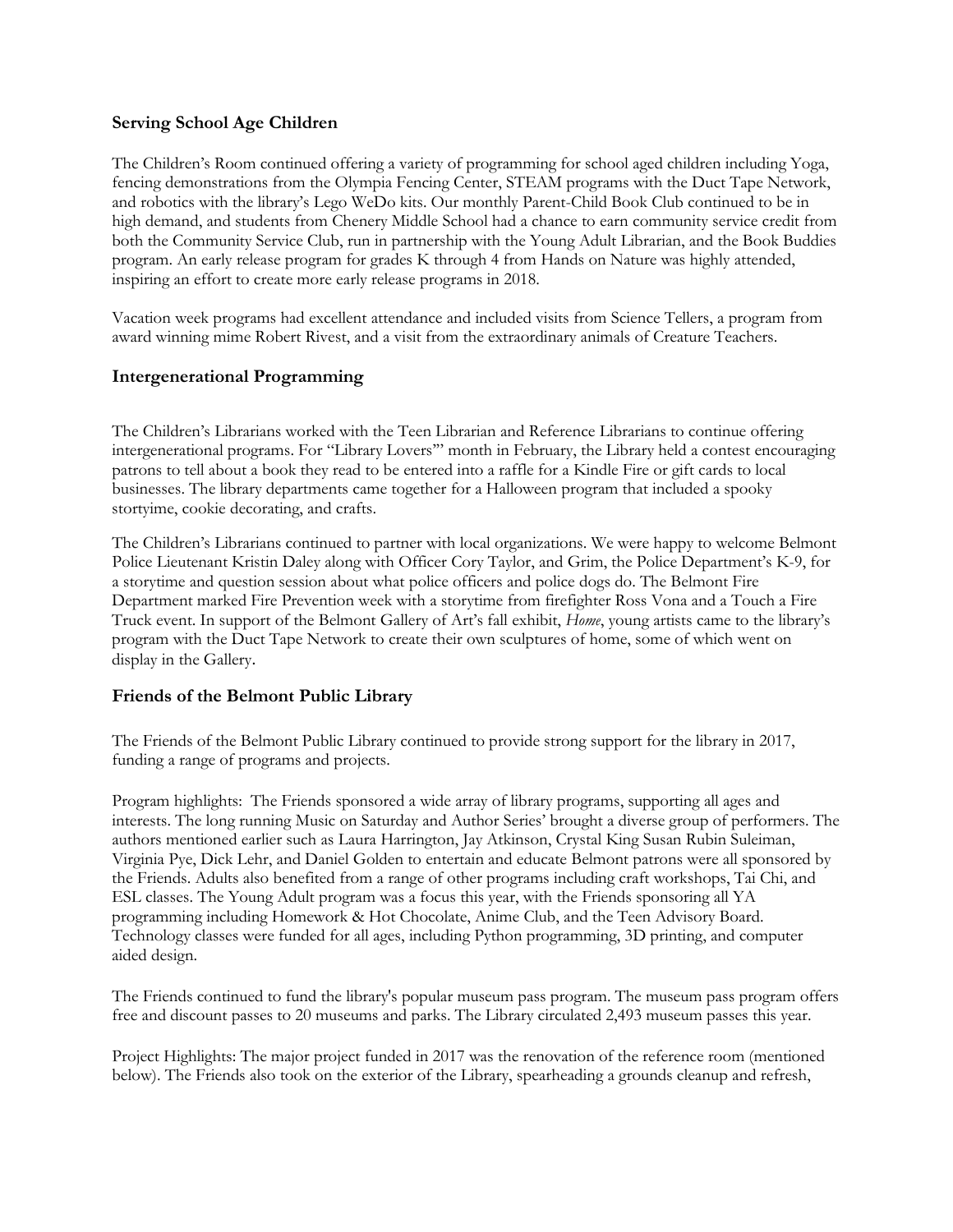installing 4 new planters. Huge thanks to the Belmont Garden Club for their invaluable help with this project. New Kindles were also purchased and put into circulation at the end of 2017.

Funding for the Friends comes from member donations and used book sale operations. Over 300 members and donors made generous contributions in support of the Belmont Public Library. The community also supports the Friends through thousands of donated books. The Library Friends Annual Book Sale in October was both a financial success and a fun community event. The Friends' Everyday Book Shop, located in the library near the circulation desk, continues to provide a great value for book shoppers as well as funds for library programs. In addition, the Friends were able to provide used books for a variety of other worth causes including materials for teacher libraries in Belmont schools and free books for patrons of the Belmont Food Pantry. The Friends also support the various Free Little Libraries across town whenever they are asked for a donation of books.

# **Belmont Public Library Foundation**

The Belmont Library Foundation, a Massachusetts 501(c)(3) corporation, was formed originally to undertake promotional and fundraising activities for the Belmont Public Library, including construction of a new library. Now that Town Meeting has approved establishment of a building committee to develop a schematic design, the Foundation is preparing a major capital campaign to support fundraising efforts. To this end, the Foundation has been revitalized, with the election of a new board and slate of officers, and renewed collaborations with the Friends and the Trustees. Many thanks to Clair Colburn and Jeff Cronin, whose hard work enabled the Foundation to stay alive and be poised for the campaign ahead.

# **Notable Building Updates**

In addition to the programming and staffing highlights shared above, it is important to note the targeted improvements made to the library facilities.

# **Key improvements made to the facility and grounds in 2017:**

- A new boiler was installed in the Fall of 2017. It replaced the boiler installed in 1964 during original construction.
- As part of a town wide green communities grant, the insulation above the main floor east and west wings will be replaced. This project began in 4th quarter 2017 and is scheduled to conclude in 1st quarter 2018.
- Two self checkout machines were installed in the lobby area of the main floor.
- 11 security cameras were installed in various points throughout the building per the recommendation of the Belmont Police Department as Phase two of needed security updates
- Utilizing an anonymous donation, the Friends of the Library paid to refurbish the Adult Reference Room. The project included new paint, carpet, technology, electrical and all new furniture. We thank them and the donor for this new space which has been enjoyed by all.